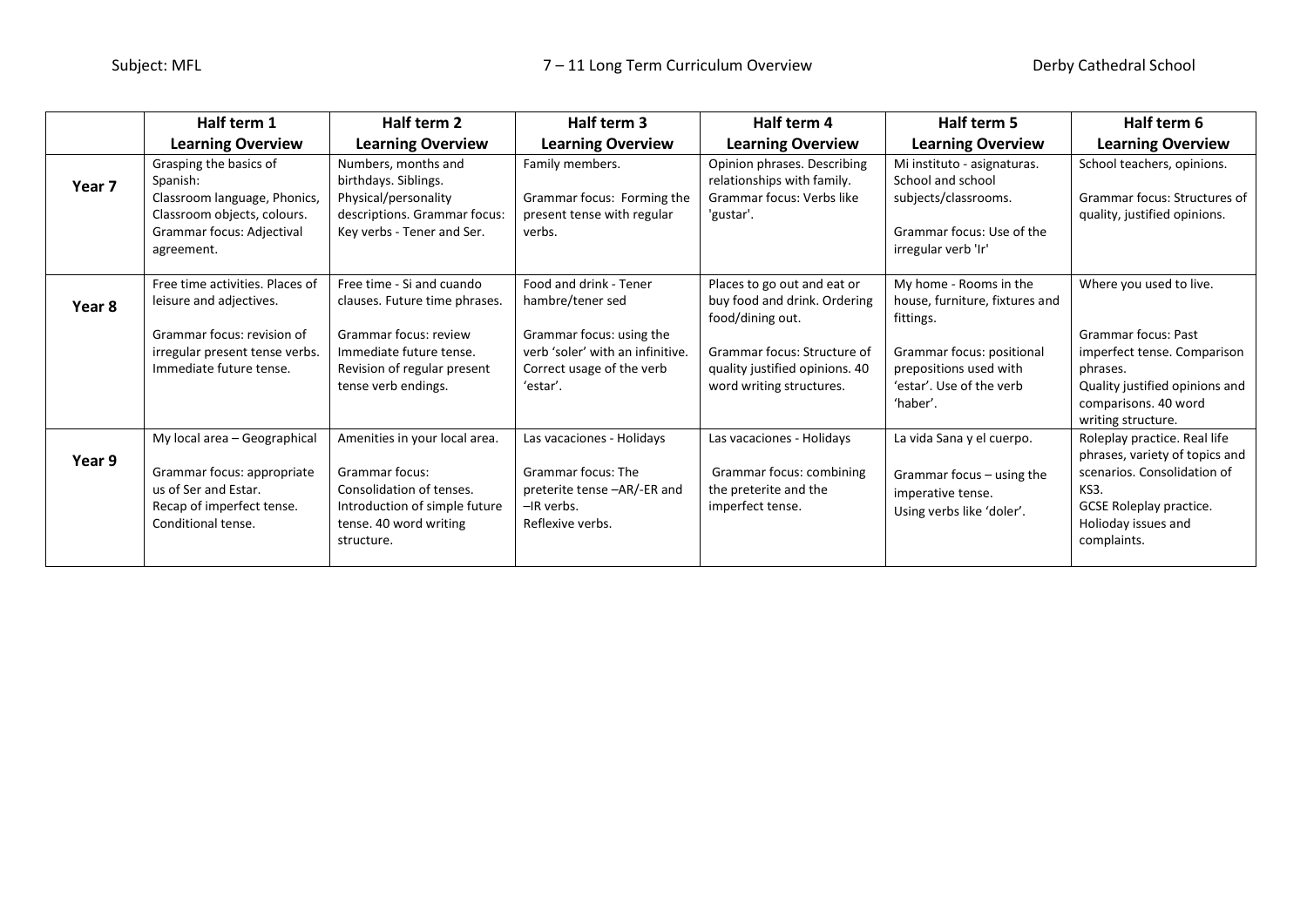|         | Half term 1                                 | Half term 2                         | Half term 3                                         | Half term 4                      | Half term 5                                             | Half term 6                    |
|---------|---------------------------------------------|-------------------------------------|-----------------------------------------------------|----------------------------------|---------------------------------------------------------|--------------------------------|
|         | <b>Learning Overview</b>                    | <b>Learning Overview</b>            | <b>Learning Overview</b>                            | <b>Learning Overview</b>         | <b>Learning Overview</b>                                | <b>Learning Overview</b>       |
|         | Me, my family and friends                   | Technology in everyday life.        | Free time activities.                               | Home town, neighbourhood         | Home town, neighbourhood                                | Social issues                  |
| Year 10 |                                             |                                     |                                                     | and region.                      | and region.                                             |                                |
|         | Relationships, marriage and                 | Social media and mobile             | Sports and dining out.                              |                                  |                                                         |                                |
|         | partnership.                                | technology.                         |                                                     | Grammar:                         | Charity work and                                        | Healthy and unhealthy living   |
|         |                                             |                                     | Customs and festivals -                             |                                  | volunteering.                                           |                                |
|         | Grammar:                                    | Music and TV.                       | cultural focus.                                     | Revision of the position and     |                                                         | Grammar:                       |
|         | <b>Tener and Ser</b>                        |                                     |                                                     | agreement of adjectives          | Grammar:                                                |                                |
|         | Possessive adjectives (my,                  | Grammar:                            | Grammar:                                            | Plurals of nouns                 |                                                         | Using si pudiera/si fuera posi |
|         | your, his, her)                             | The present tense of                |                                                     | Using Hay, ser and Estar         | Verbs followed by the                                   | ble                            |
|         | Reflexive verbs                             | regular verbs                       | Revision of regular verbs in                        | Positional prepositions.         | infinitive - espero ayudar                              | Introduction                   |
|         | <b>Adjectival agreement</b>                 | Using con and sin                   | the present tense                                   | Using the verb Poder             | Use of the conditional tense -                          | to present subjunctive.        |
|         | Comparative and superlative                 | Perfect tense of regular            | Revision of irregular verbs                         | - puedo and se puede.            | Me gustaría                                             |                                |
|         | adjectives<br><b>Position of adjectives</b> | verbs                               | in the present tense.                               | Demonstrative adjectives ese,    | Espressions with tener - ten<br>er éxito, tener suerte. | Summer term assessments.       |
|         | The immediate future tense                  | Making statements of<br>possibility | Radical changing verbs.<br>Gustar plus plural nouns | esa, este, esta, aquel, aquella. | Giving advice                                           |                                |
|         | The future tense                            | - si and cuando clauses.            | Using jugar and hacer in the                        |                                  | using deber, tener que, hay                             |                                |
|         | Direct and indirect object                  | Interrogative adjectives            | present tense                                       |                                  | que.                                                    |                                |
|         | pronouns                                    | que, quien, cual, cuando            | Adverbs of frequency                                |                                  | Comparisions                                            |                                |
|         | Using que for                               | Making comparisons with             | Verb + infinitive                                   |                                  | - mejor que/peor que.                                   |                                |
|         | that/which/who                              | Más que and menos que               | Opinion                                             |                                  |                                                         |                                |
|         |                                             |                                     | verbs Gustar, encantar                              |                                  |                                                         |                                |
|         |                                             |                                     | Using the simple future                             |                                  |                                                         |                                |
|         |                                             |                                     | tense.                                              |                                  |                                                         |                                |
|         |                                             |                                     |                                                     |                                  |                                                         |                                |
|         | Global issues                               | Travel and tourism                  | My studies/Life at school                           | Education post 16. Jobs and      | Revision of topics and                                  | <b>GCSE</b> examinations       |
| Year 11 |                                             |                                     |                                                     | careers.                         | consolidation of knowledge.                             |                                |
|         | The environment, poverty                    | Holidays and regions of Spain.      |                                                     |                                  | Preparation and completion                              |                                |
|         | and homelessness.                           |                                     | Grammar:                                            | Grammar:                         | of speaking exams.                                      |                                |
|         |                                             | Grammar:                            |                                                     |                                  |                                                         |                                |
|         | Grammar:                                    |                                     | <b>Revision</b>                                     | <b>Revision of si clauses</b>    |                                                         |                                |
|         |                                             | <b>Weather expressions,</b>         | of comparitives and                                 |                                  |                                                         |                                |
|         | Use of 'emotion' phrases.                   | present and past.                   | superlatives                                        |                                  |                                                         |                                |